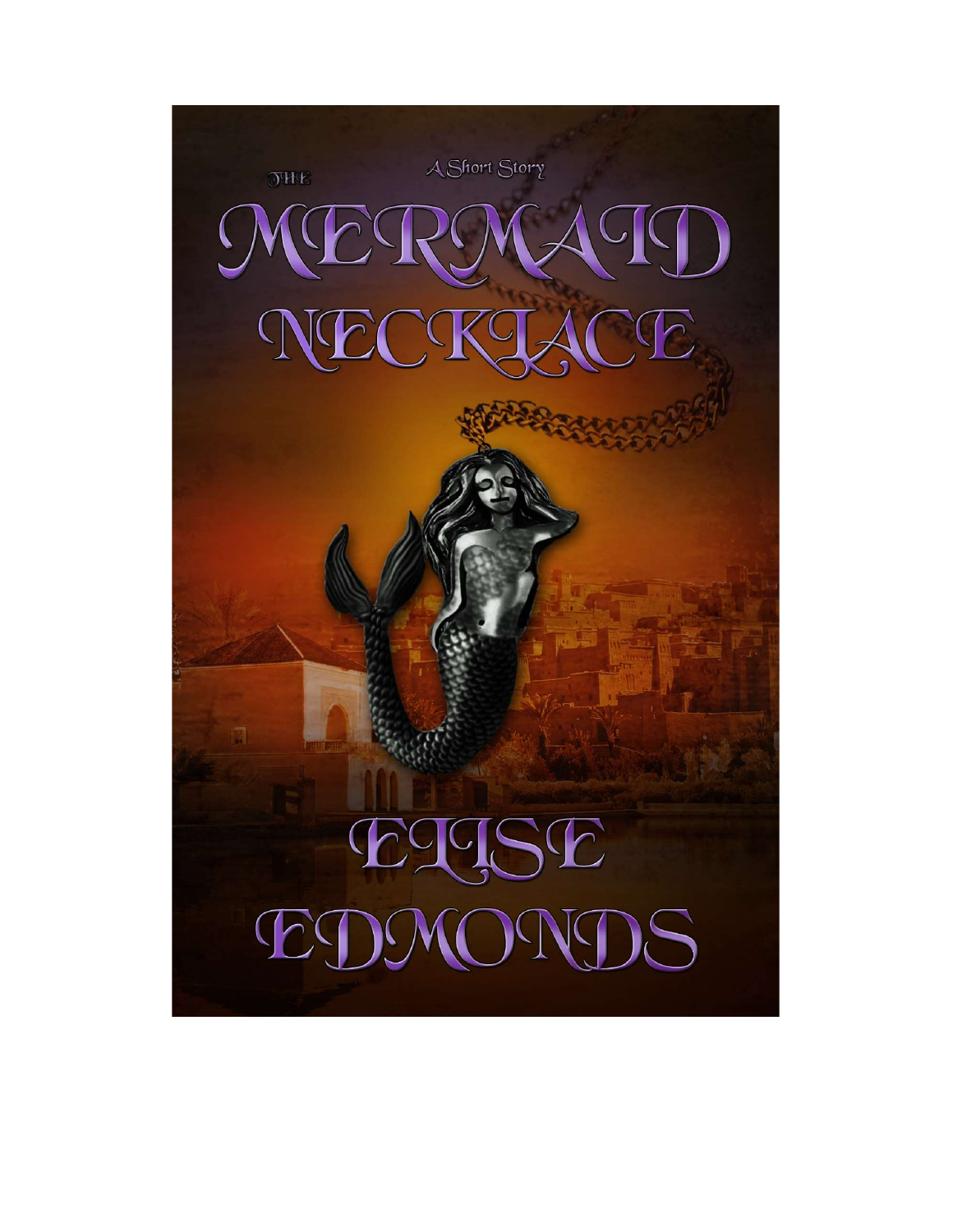## The Mermaid Necklace

## by

## Elise Edmonds

Warm, early morning sun beat down on the wooden deck. Cerulean sea lapped at the moored vessel. The Delta mainland slowly came to life: tavern owners set chairs outside, and shopkeepers pulled up the blinds.

Janni leaned on the deck rail, taking in the scene. Niels strolled back towards the boat from a nearby food cart; he carried their breakfast.

"Here." Niels walked over the gangplank and then handed Janni a plate.

Janni grimaced at it. "I miss my bacon sarnies. Feels like I've eaten way too much foreign muck the last few weeks."

Niels nodded and sat on a barrel. "I know what ya mean. I got the standard brekkie, but I dunno what the little black things are."

Janni poked one. It had a hole through the middle. He picked it up, chewed it, and then spat over the side of the boat into the water. "Really salty. Foul." With his fingers, he clumsily wrapped the greasy fried egg inside the pancake. "Talk about oily! What's wrong with a good pat of butter?"

Niels chuckled and flicked his black things into the sea. "Quit yer moaning. It's good ter give the locals some custom."

Janni stared at the ocean as he ate. The white shores of the Delta, that seaweedy, salty smell, and the unending azure expanse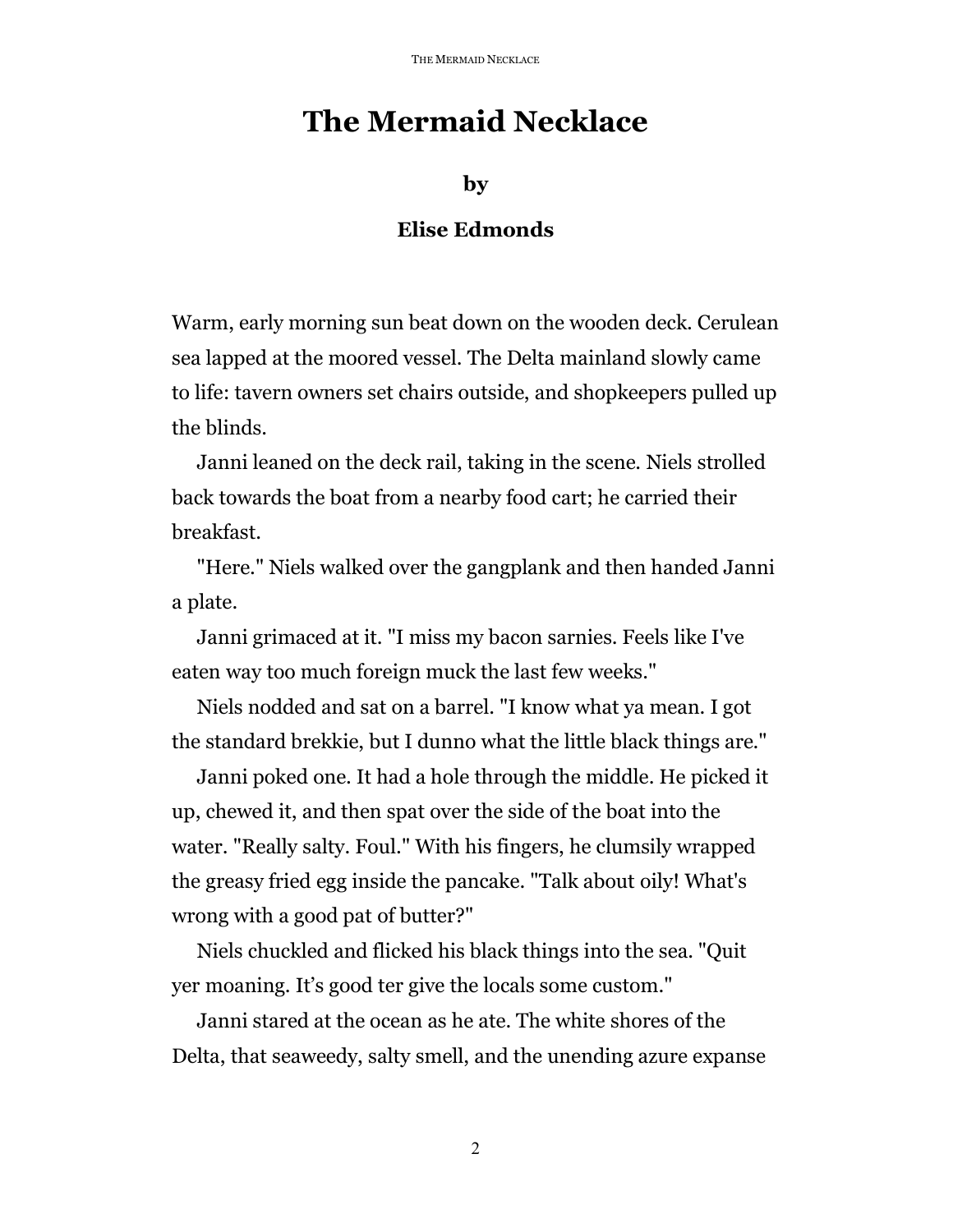beyond never failed to hold his attention. "What's today's plan, then?"

"The usual." Niels used his pancake to mop up the dripping egg. "Unload. Check stock. Decide what we'll do now we're here."

It was ten days since Janni had been in Kamikan. They hadn't intended to come back here now, but the bomb in their home country, Pallexon, and the subsequent trade and travel restrictions had meant it was the best option.

He and Niels hadn't rushed down the river. They'd done a little trading on the way, knowing they may as well make the most of the unexpected journey. The only frustration was not knowing if their Ma was alright, back in Pallexon. She'd been nowhere near the bomb, so Janni could only hope she'd been sensible enough to keep out of the upheaval. When Niels's face clouded over from time to time, Janni knew it was on his mind, too.

He gulped down the mint tea Niels had bought. It tasted like grass and didn't have the same kick as coffee. He stood and stretched. The view made up for the weird food.

The Delta, the trading and fishing town at the mouth of the Great River, was dominated by a series of islands at the river's mouth. Most were home to sumptuous pearly-white villas with bright climbing plants and private courtyards.

The Sultan's palace draped itself over the largest island. Janni took in the elegant white and blue edifice, overawed, as always. Pallexon had nothing like that—their buildings were far more utilitarian.

A plethora of graceful arches and towers adorned the island palace, and palms waved from hidden gardens. Terracotta tiles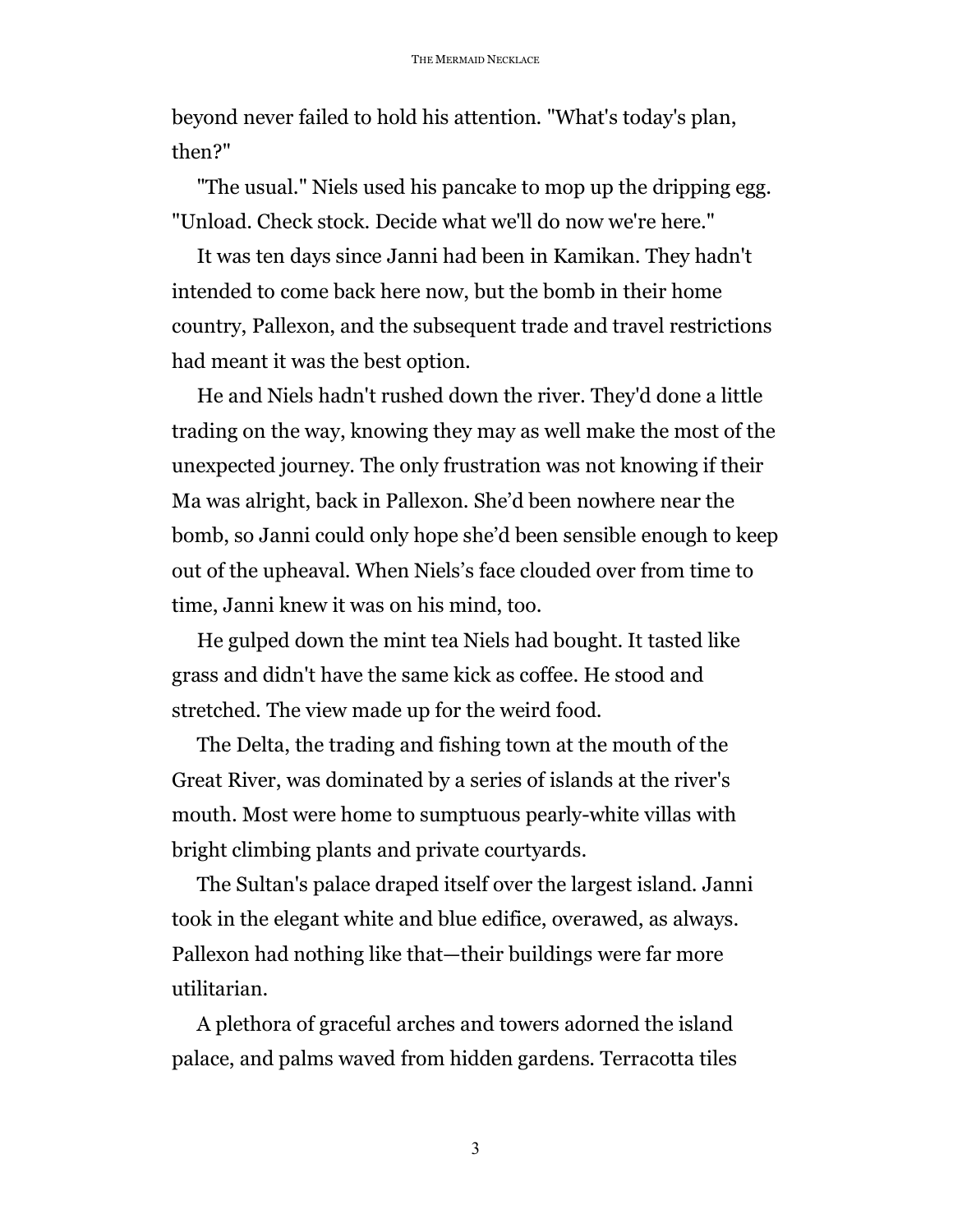lined the roofs. The glint of metal catching the sun showed where guards were stationed.

A more welcoming air surrounded the mainland town. It consisted of cheerful yellow and orange stone houses. The wharf was backed with a row of compact warehouses, and a market often ran along the seafront and back into town.

"Come on, stop daydreaming. We've got a ton of boxes t'shift. And we'll have to do 'em by hand as I don't have the dosh to hire a fancy magic person." Niels knelt on deck and fiddled with the lock on the hold.

Janni sighed. He'd lost his enthusiasm for this trip. It took longer than normal to kick himself into gear. "I'll go get a trolley an' ropes."

As he trudged over the gangplank, a Tamarin on the next ship along made a crate neatly sail out of the hold with Tangible Magic. The dark-skinned woman stacked it on top of a pile without even touching it.

If only he and Niels could learn to do that. The Tamarins thought charging to hire all the wharf equipment, or a Tangible magician for the day, was a great plan to make life more difficult for foreigners like them.

Elina, a friend back in Kamikan, had tried to explain Tangible Magic to him, but it went over his head. All that stuff about connecting to objects with your mind. Admittedly, he'd been a tad distracted. Something about being with Elina had made it hard to concentrate on anything.

Janni reached the warehouse they rented space in. Niels had already unlocked their storage area, so Janni extracted the trolley, piled the ropes on it, and trailed back to the ship.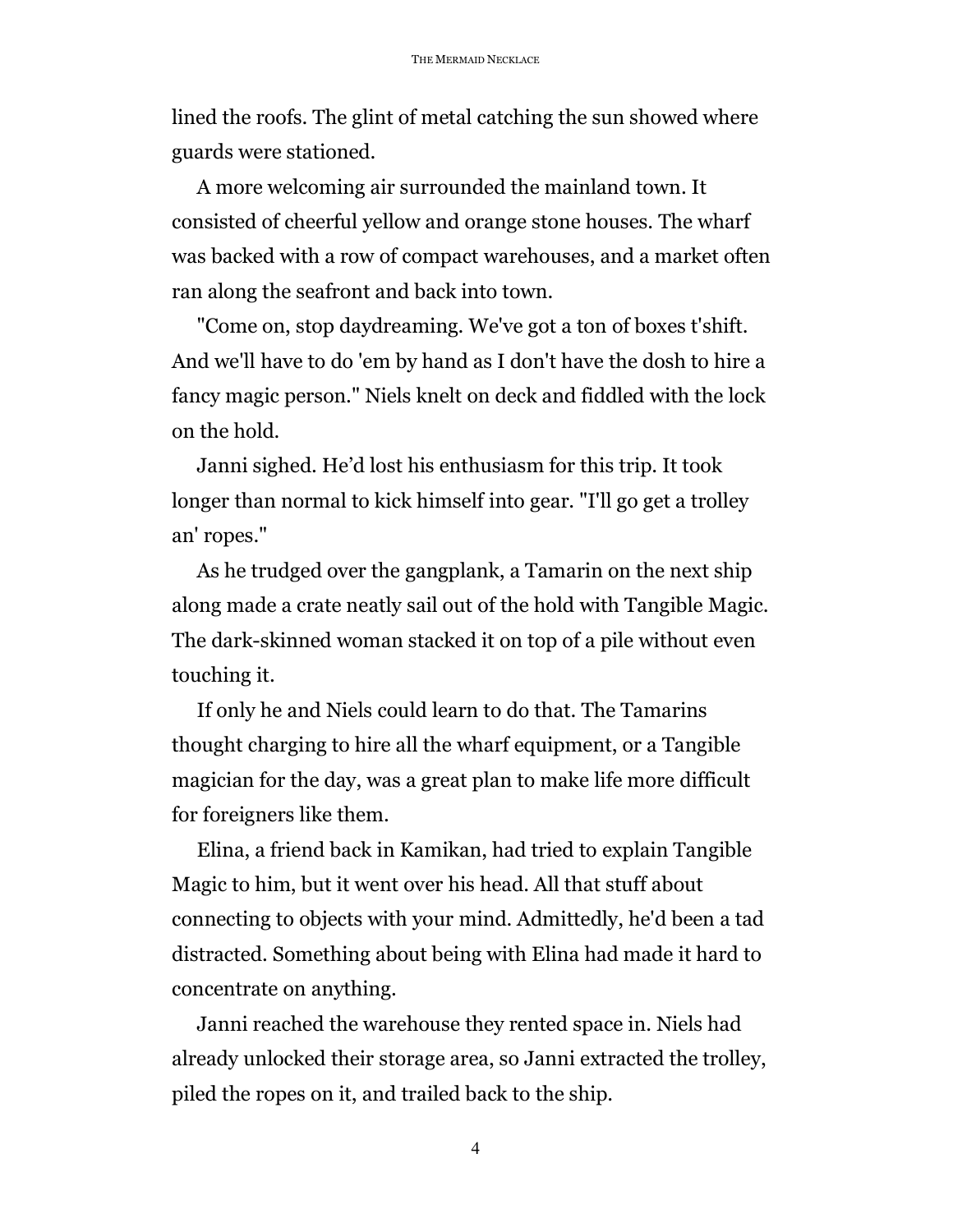He dragged the wheeled cart over the gangplank and carried the ropes up to Niels. "Here ya go. I'll get into the hold." He climbed down the ladder into the depths of the boat and attached the hooked ropes, which Niels had lowered down, onto the nearest crate. Then he shifted it under the deck opening and banged on it twice as a signal.

Niels hauled it up and then chucked the rope down for the next.

The morning dragged. Shifting crates of fruit and veg was never going to be as exciting as flying on magic carpets, trekking through jungles, and rescuing people from prison—his adventures of the last few weeks. Everything felt flat and boring now.

He'd had his eyes opened to the real situation in his home country: the government exploiting young children as slave labour. For him to return to his normal life after that revelation didn't feel right. A restlessness pervaded his thoughts. He wanted to help, but until he could go home, he couldn't do anything. And what could he hope to do anyway? Janni shook his head as he attached another crate to a hook.

Finally, the hold was empty, and Janni and Niels stacked the crates neatly in the warehouse.

"Right, we need an inventory list. Go and get the records, and we'll update them." Niels pointed at the ship.

Janni wandered back and found the paperwork, and they spent the rest of the morning reviewing the perishable fruits and deciding where to sell them. They made notes on the longer lasting vegetables and, finally, the non-food items. Niels often picked up household and kitchen goods and utensils for a bit of trade when edibles weren't in season.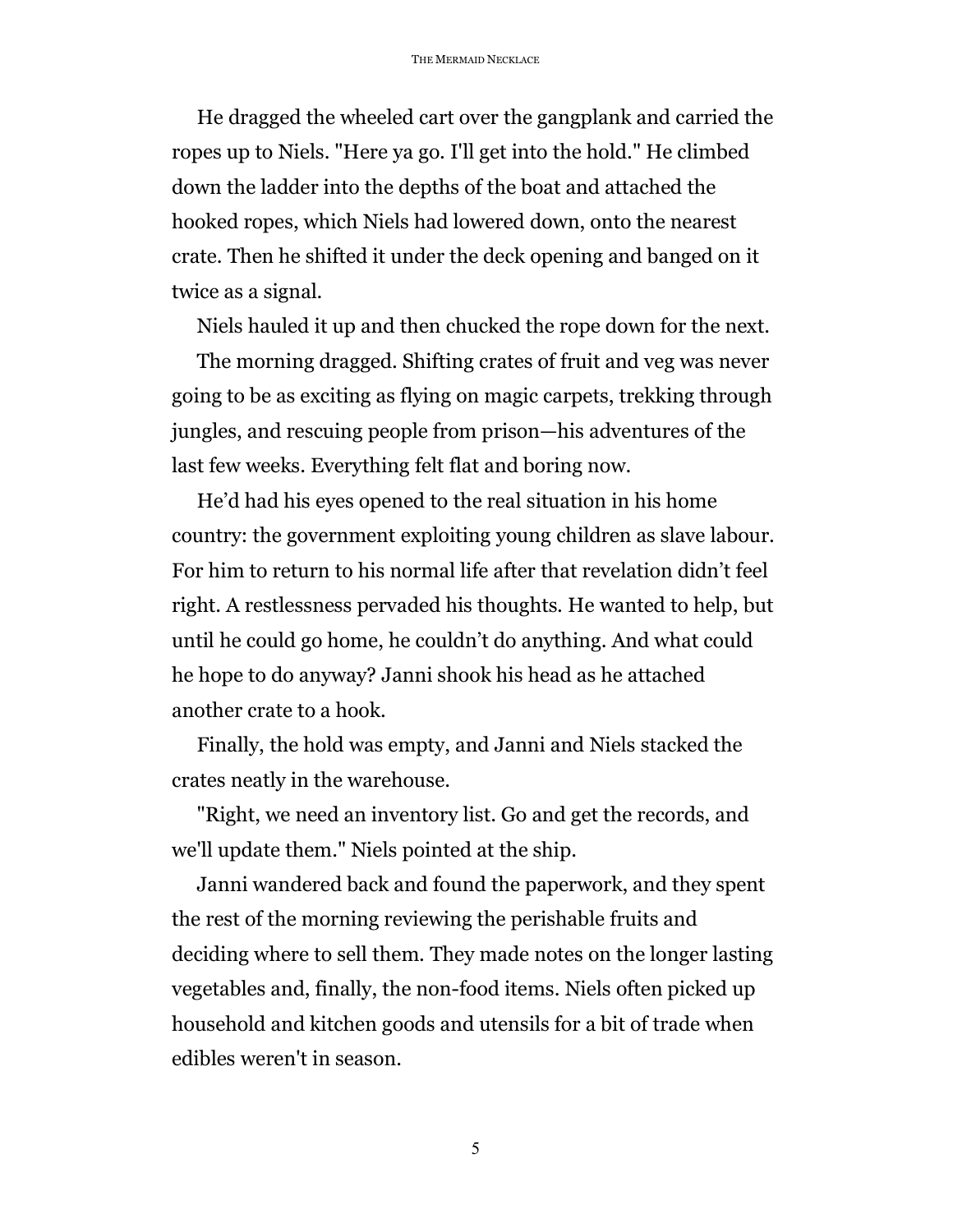When the notes were finished, including a list of things to stock up on, they headed over to the nearest eating house for lunch.

Spicy smells wafted out of the door. Old men in kaftans puffed on hookahs in relaxed fashion outside the door, and Janni coughed as the drifting smoke caught the back of his throat.

He ducked to enter the low door and scowled at the bottles of red wine ranged along the walls. "I'd kill for a beer."

"Yeah, me too. Come on, little bro, snap out of it. You've been in a right mood all morning."

Janni just grunted.

"Grab a table, then. I'll find us some food." Niels walked over to the bar where a short dark-skinned man in loose white clothes with a jaunty red fez smiled and bowed.

Janni didn't feel like talking to anyone and squeezed into a booth tucked in the corner. The table next to him had a loud group of well-dressed Tamarins. Janni wondered how long the men took to groom their oily goatees every morning. He ran a self-conscious hand through his own messy, strawberry-blond hair, then sighed. No one cared how he looked, anyway.

Niels slipped onto the chair next to him, carrying a pitcher of water and a couple of tankards. "This is the best they can do if you don't fancy wine."

Janni shrugged and poured himself water, and they sat in silence until the bartender brought food. They thanked him, and Janni picked up a fork.

"What is it?" he asked Niels.

"Some kind of fruity chicken stew."

"Any bread?" Janni poked at the yellow granules on the side of the plate. He couldn't remember what that was, either.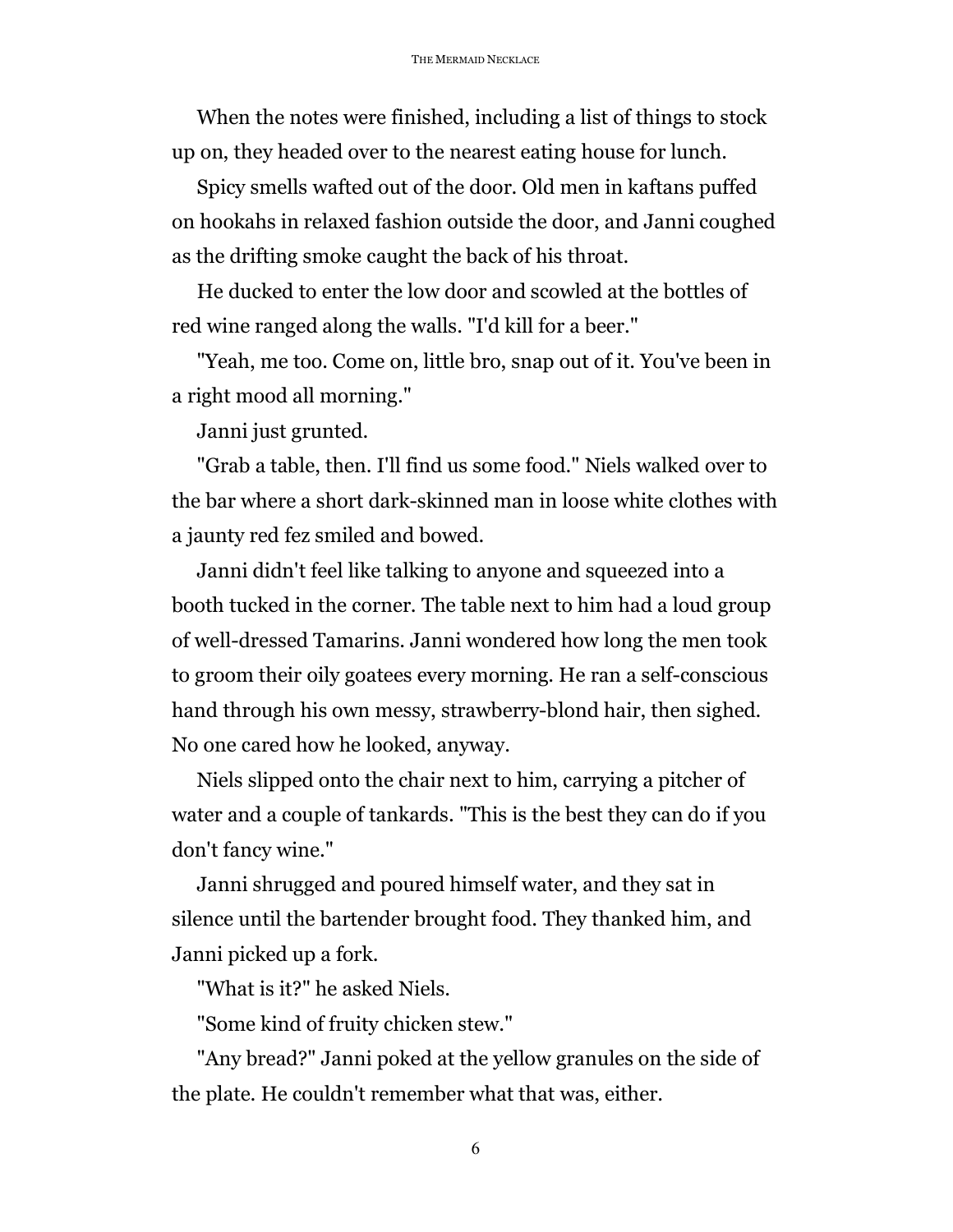Niels rolled his eyes and indicated the bartender returning with a basket of flatbread.

"That'll do, I guess." Janni dug into the meal, not convinced that fruit and meat really belonged on the same plate.

A snippet of conversation from the Tamarins in the next booth caught his ear.

"... heard it from a council vizier. The Grand Vizier's taking a ship up to Kamikan."

Janni glanced casually at them. The group of five sat close; the man who had just spoken bent forward.

A woman replied. "What does he hope to achieve? So a few dock workers were killed when a bomb went off in Pallexon. What's that to us?"

Janni raised his eyebrows at Niels, who pursed his lips and shuffled closer.

The first man spoke in a low voice. "The Pallexis think the bomb had Tamarin origins. They imprisoned a lot of Tamarins. Apparently, there was an arson attack to attempt to free the prisoners, but they recaptured a lot of them."

Janni winced. His rescue mission a few weeks ago had been to release Kara, an innocent Tamarin friend caught up in the aftermath of the bombing by mistake. He strained his ears to hear the conversation.

"I didn't know about that." A new voice. "Could have some repercussions."

"Yes, I think it could. Not to mention I hear there's been a protest up in Kamikan, petitioning our government to negotiate the prisoners' release."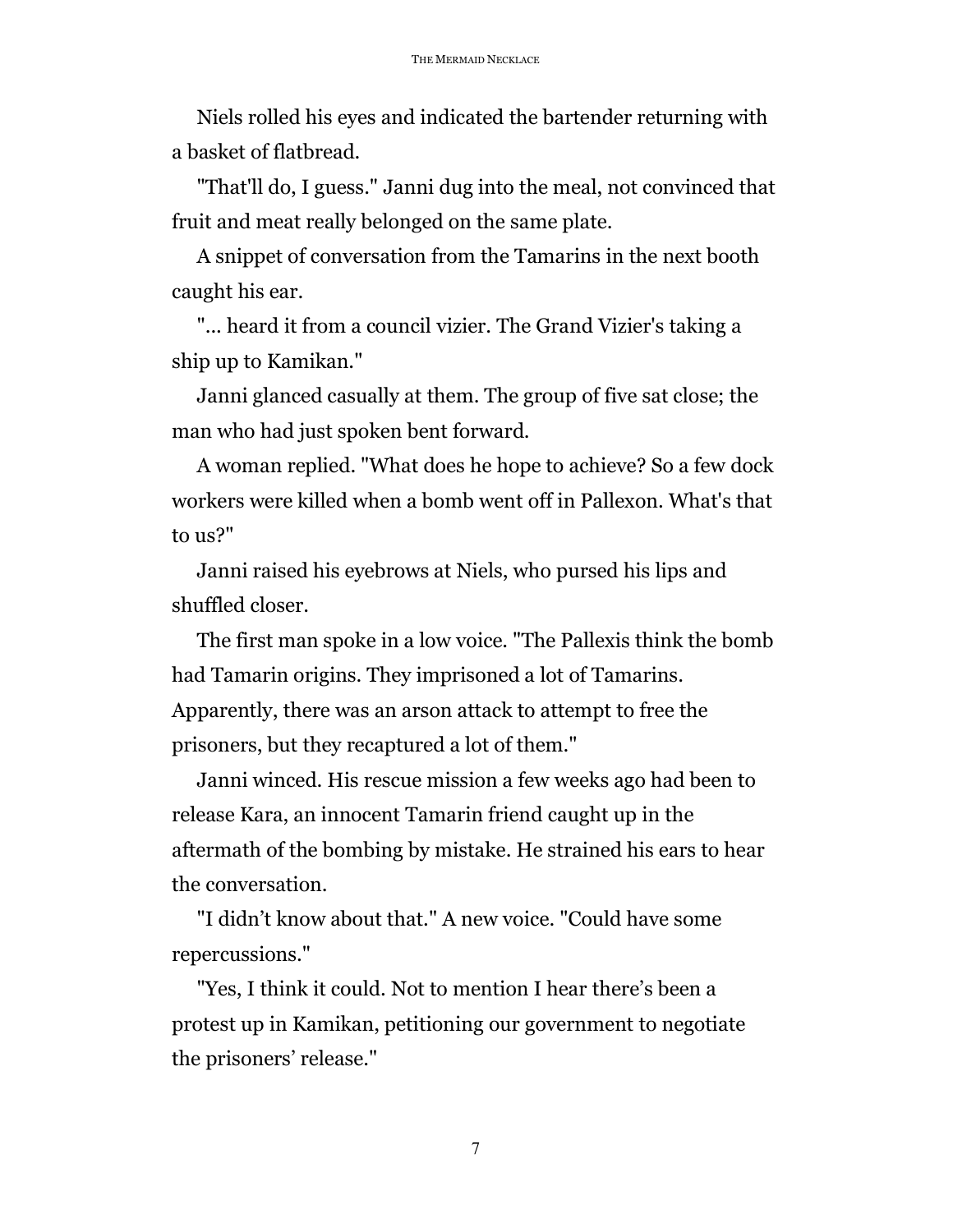The woman spoke again. "So, the Sultan has to get involved to keep the peace." Her voice dropped to a murmur. "I'm concerned it will escalate the situation needlessly, though."

Janni didn't catch the next sentence. One of the men called the bartender over for a wine refill, and their conversation turned to palace gossip.

A wave of guilt overcame Janni. He shifted uncomfortably in his chair. His mouthful of food turned dry, and he gulped some water down.

After a few minutes, the group of Tamarins left, without saying anything else of interest.

"That sounds pretty serious. I hope it doesn't lead to anything worse." Niels pulled a piece of bread apart.

"I'm glad Kara hadn't waited this long to be released." Janni muttered. "But it makes me wonder if we did the right thing."

Niels let out a long breath. "Honestly, I think it was for the best. They shouldn't be holding all those people without proof. It was inevitable it would cause problems, and it ain't your fault."

Janni nodded. "But the fact Simeon managed to burn down half the building during the rescue weren't ideal."

Niels rolled his eyes. "Yeah, well that's what happens when you let kids loose with magic."

Janni thumped Niels lightly on the arm. "Hey, they weren't that young. And some of the magic was pretty cool. You should've seen Elina in the jungle. She fought off a giant serpent with magic."

"Yeah, I know. You've told me, like, twenty times. I think you've got it bad, little bro."

Janni punched him on the arm again, harder, conscious of a flush rising in his face. "Dunno what you're on about."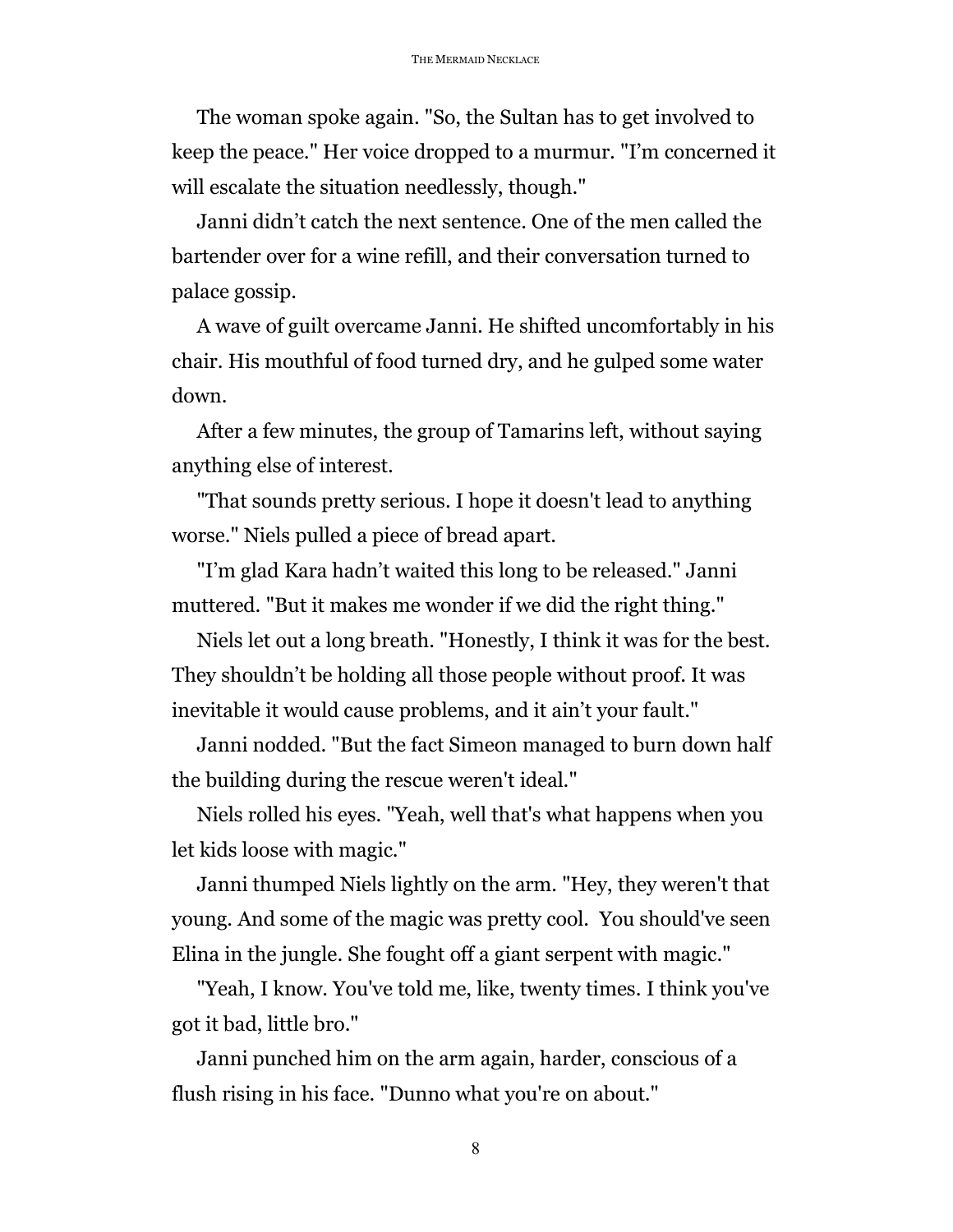Niels chuckled. "Whatever you say. Listen, I need to go chat up some business this afternoon. But you don't seem in the mood for conversation. While I do the small talk, you take a walk around the market. See if you can spot any good deals. You know what we're short of. And get some of those weird cooking pots, the ones with a funnel-shaped lid."

"Alright." Janni downed the last of the water, wiped his mouth on a napkin, and stood. "I'll see you back at the boat."

Niels nodded, and Janni strolled out of the eating house, hands in his pockets. He took a left, winding his way down the narrow cobbled streets. Wicker baskets with trinkets for sale sat outside orange houses. Jaunty displays of ceramic pots, ornamental lizards, and multi-coloured floating glow globes lined the paths.

The sun still shone, not as powerful as earlier in the year, but pleasantly warm.

Old ladies sat in doorways on rocking chairs chatting to each other, and a very grumpy looking cat hissed at Janni as he walked past. He ignored it.

On the seafront, the market was in full swing. Janni followed his nose to the food section, where meat was frying, and hessian bags of red, yellow and green spices sat on striped mats. He could taste the fragrant powder on the air.

Janni didn't know exactly what all the spices were. Salt and pepper were fancy enough for him. But the conical cooking pots and ceramics were popular items further up the Great River, back towards Kamikan. He placed a couple of orders for picking up later before wandering through the textiles section.

The gaudy silk rugs and throws were eye-catching, and he kept a look out for flying carpets, but couldn't see any. He supposed they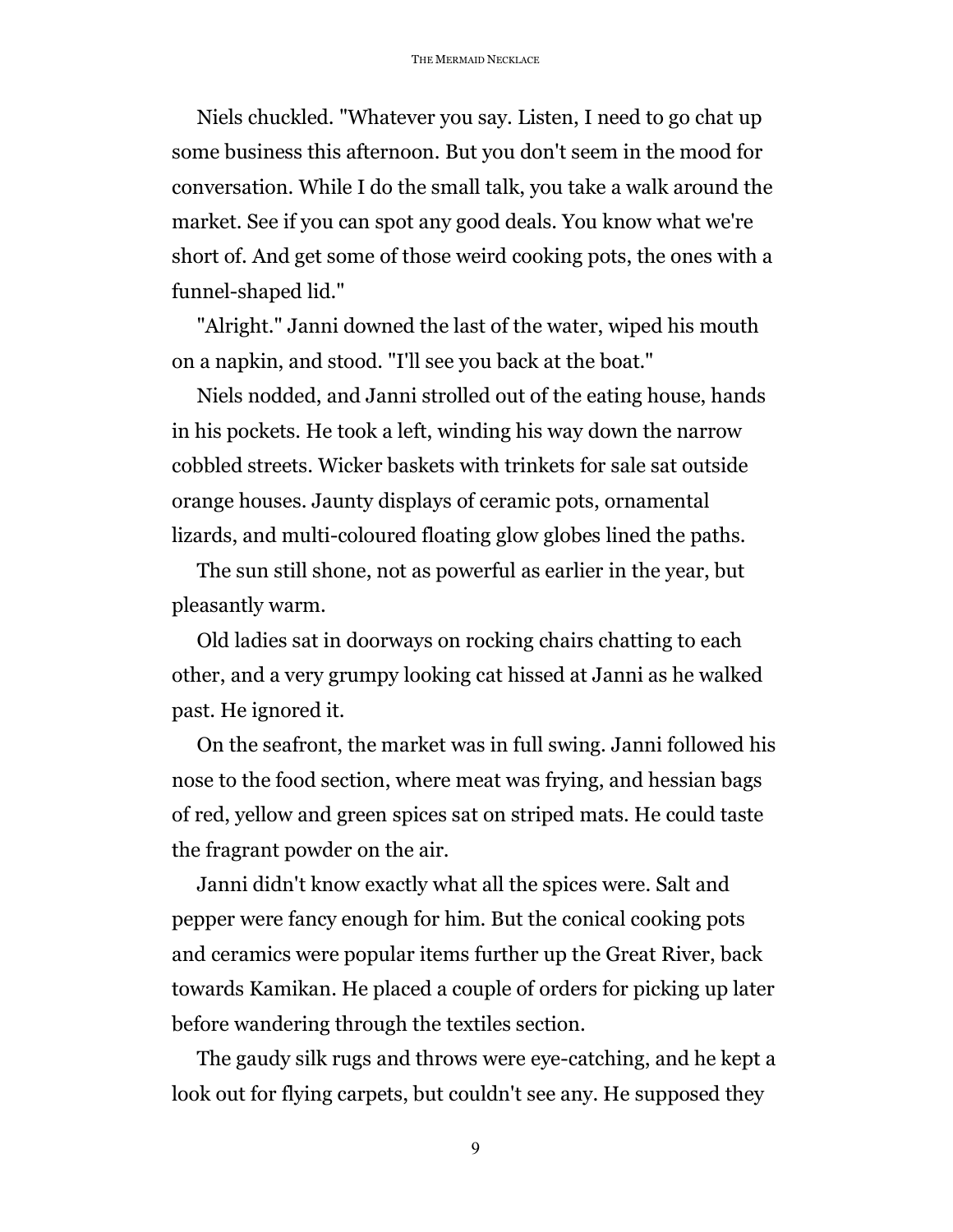tended to be found in specialist shops—like the one Elina's father ran.

Finally, he came to the stalls for trinkets and jewellery. Rubbish that women liked, in his opinion. He and Niels didn't trade in fripperies.

Janni slipped behind the stalls and came out on the seafront proper. Bored of the market now, he sat on a flat rock and stared out to sea. The palace sparkled in the distance, and the white walls of the villas on the nearest island were almost blinding. The mesmerising sea beyond calmed him.

Ten days since he'd said goodbye to his new friends. The previous couple of weeks had been such a whirlwind; he hadn't had time to process it properly yet.

Was Niels right? Did he have a mind full of a certain someone? He could see Elina now: her focus as she concentrated on magic, her growing confidence, her dancing black eyes and wavy, dark hair.

He'd only known her a couple of weeks, but it'd been natural to kiss her before he had to leave—and again as he said goodbye. It'd felt right at the time, and as far as he could tell, she thought the same. Now, he had to admit he couldn't stop thinking about her.

She was so different to any other girl he'd met. A fascinating combination of enthusiasm, naiveté, and stubbornness.

The conversation he'd overheard earlier concerned him, too were his friends safe in Kamikan? What if Elina got caught up in the protests? He clenched his fists, feeling useless. It hardly seemed fair that he, a Pallexi, was in the least danger of all.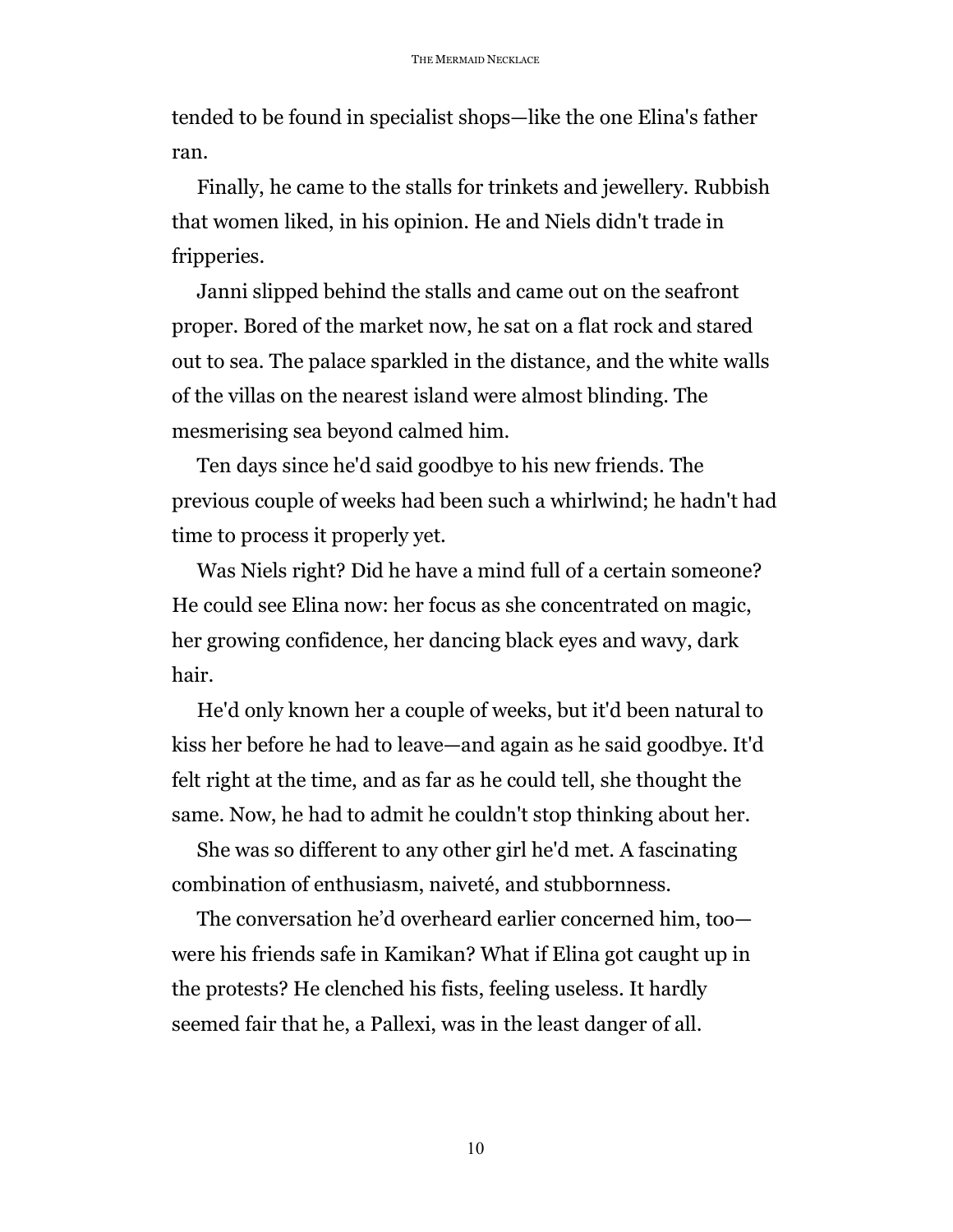A shuffling sound made him look round. An old woman hobbled towards him, toothless, brown, no shoes, and swathed in a shapeless white kaftan.

"Looking for mermaids, ducky?" she wheezed.

"Mermaids?" Janni laughed briefly. Not exactly the first thing on his mind.

"Oh yes. Mermaids. They pop up from time to time. Mainly to magical folks. Those what can do Biological."

"I know someone who's good at Biological," Janni said, without thinking, and then felt his cheeks warm.

"Ah, it's not the mermaids on your mind." The old woman gave him a toothless grin and pulled a square bag off her back. "This might be what you want."

She opened the top flap of the peddler's bag to display a number of necklaces. Pursing her lips, she selected one and handed it to Janni.

He took it, wondering what the old crone was up to. It was a tiny stone carving of a mermaid hung on a gold chain.

"Hematite. Lovely work. Yours for two rykals. Maybe your young lady could be tempted to come mermaid spotting with you." She leered at Janni with another grin.

He rolled his eyes but, somehow, his hand went to his pocket and extracted the coins. It was a bit pricey, but they'd made a profit on their last sale.

"Thank 'ee, young man. All the best to you and your young lady." She took the coins and handed him a twist of paper for the necklace before tottering off.

Janni, bemused but comforted, wrapped the necklace in the paper and slipped it into his pocket.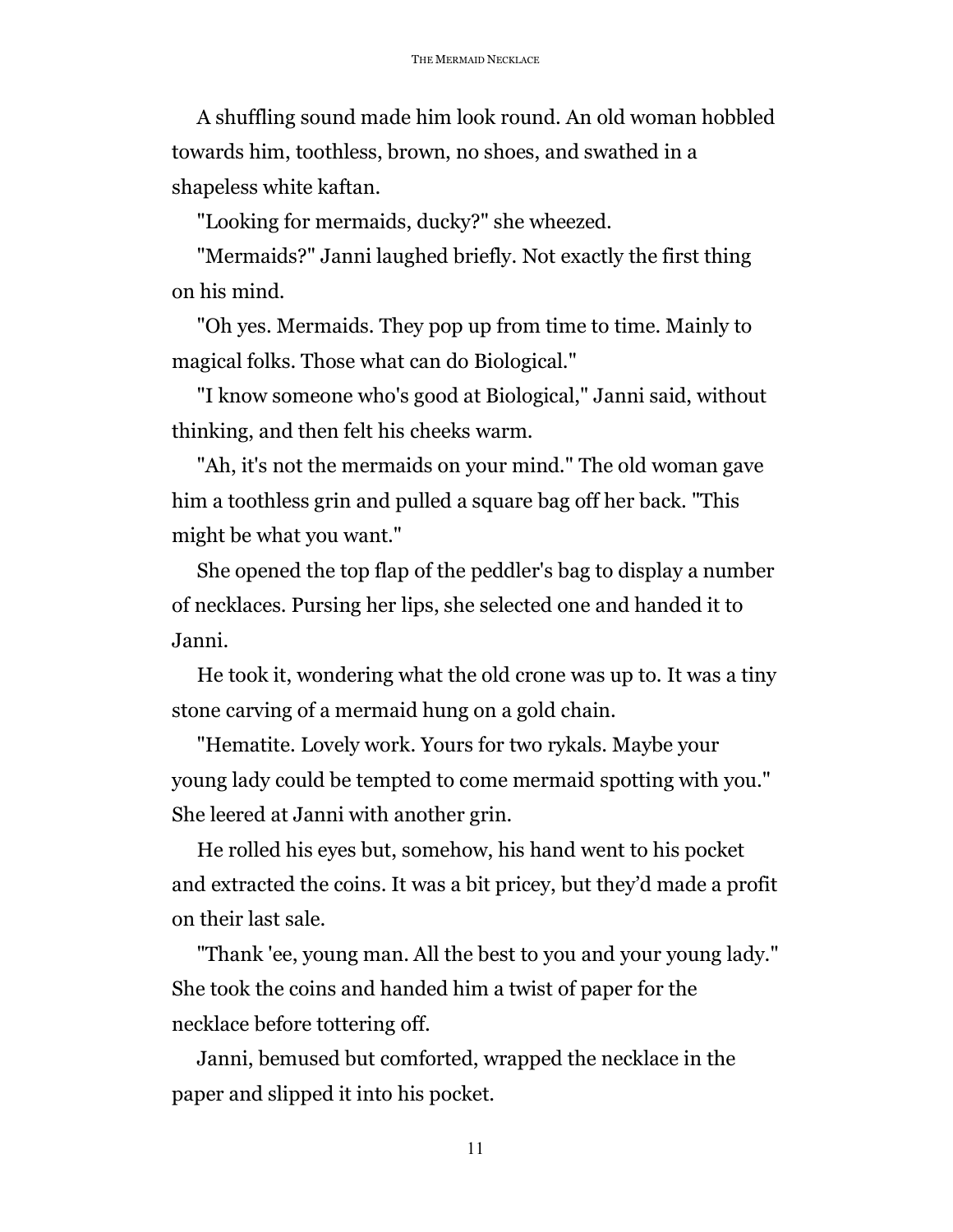Elina had told him it would be her birthday while he was away. It would look normal to bring her a present, right? A smile crept onto his lips as he stared out to sea.

Time to admit to himself that he couldn't wait to get back to Kamikan.